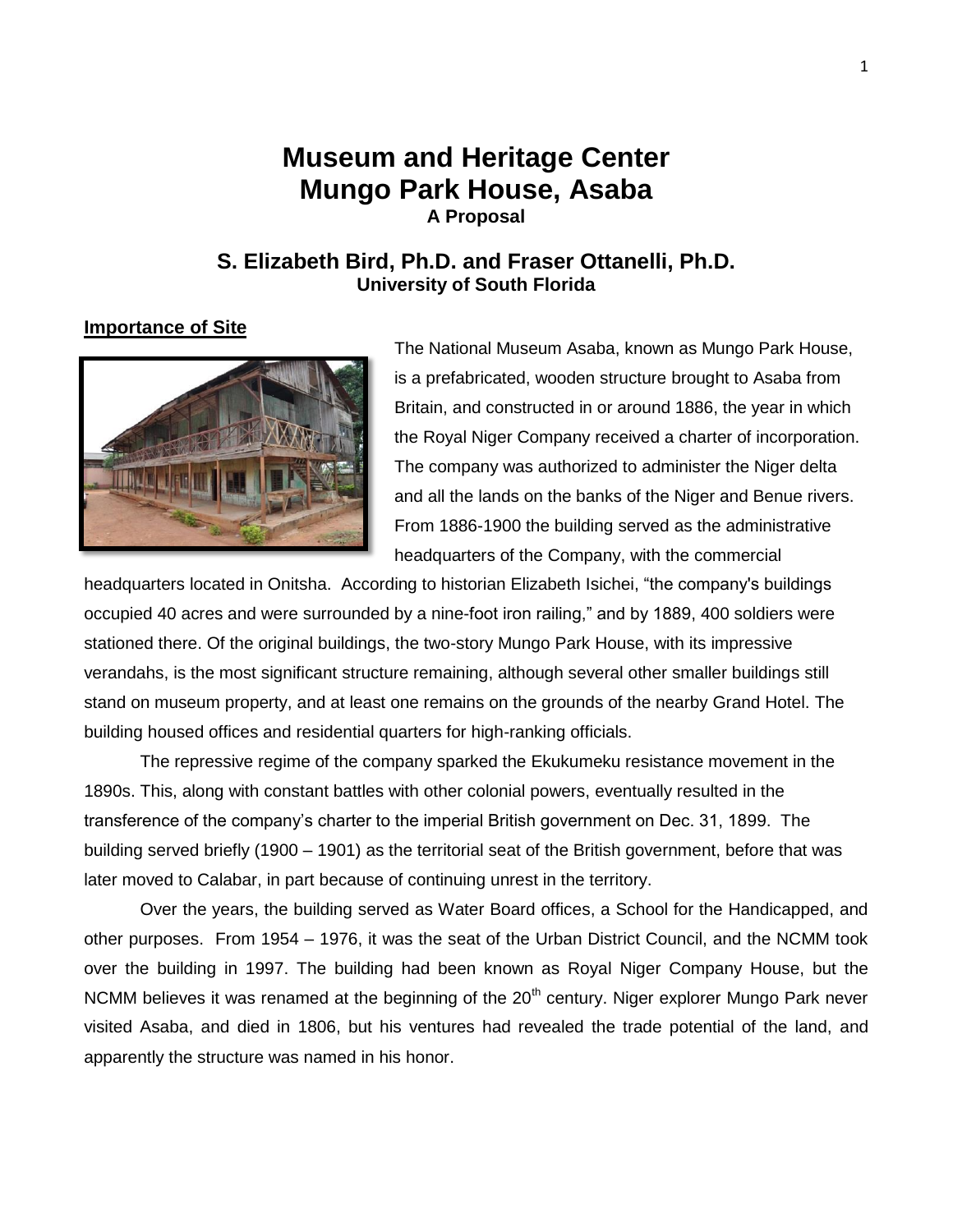Thus the site is of major historical importance. Its association with the earliest colonial incursion, as well as with the organized resistance, is pivotal in the development of Asaba in particular, and the eventual formation of Nigeria. The building itself is unique; it is the only significant structure of the Royal Niger Company era remaining in the country, and is an imposing presence overlooking the banks of the Niger. It was constructed from highly durable, seasoned palm wood, and has distinctive features, such as a wrap-around porch and verandah. In a town that was all-but-destroyed in the Civil War, its survival is remarkable.

The NCMM-owned property includes the main building and two small adjacent buildings dating from the original era, as well as several small modern structures comprising a craft village and museum kitchen complex, donated by the Asagba of Asaba, Professor Joseph Chike Edozien.

#### **Urgency of the Project:**

The building has withstood heavy use, war, nearby redevelopments, and other threats over the last 128 years, and has remained relatively intact. However, it is now in an alarming state of disrepair. A recent newspaper article (*Sunday Trust*, 25 March 2012), noted that it is "teetering on the brink." The reporter noted that "the house, erected with stout and cooked wooden palm carefully arranged vertically and horizontally, is falling apart. Indeed, some parts, especially the staircase, where nuts and bolts used to join the wooden palm together, is loosing and falling off, a situation that



seriously endangers the life of users." Another article (*Nigerian Best Forum,* March 27, 2012) describes the Mungo Park House as " a national monument of political, historical and cultural significance [that] bears a sordid tale of neglect." An opinion piece in *This Day* (Sept. 29, 2012), which makes a detailed and cogent case for the need to develop heritage tourism in Nigeria, singles out Mungo Park House as a nationally significant monument that is "in a state of deterioration." This recent attention points to the urgency of the issue, as the country wakes up to the probability that this unique edifice will soon be lost.

The problems with the building range from the cosmetic (paint that is peeling completely disappeared), to the structural (staircases and verandahs with rotted beams and slats). Remodeling over the years has closed off windows and doors. Staff reported at a recent visit that they sometimes fear for their lives, especially when working in the upper story. If significant repairs are not made very soon, the building will likely need to be condemned. Thus the central need is to renovate the building,